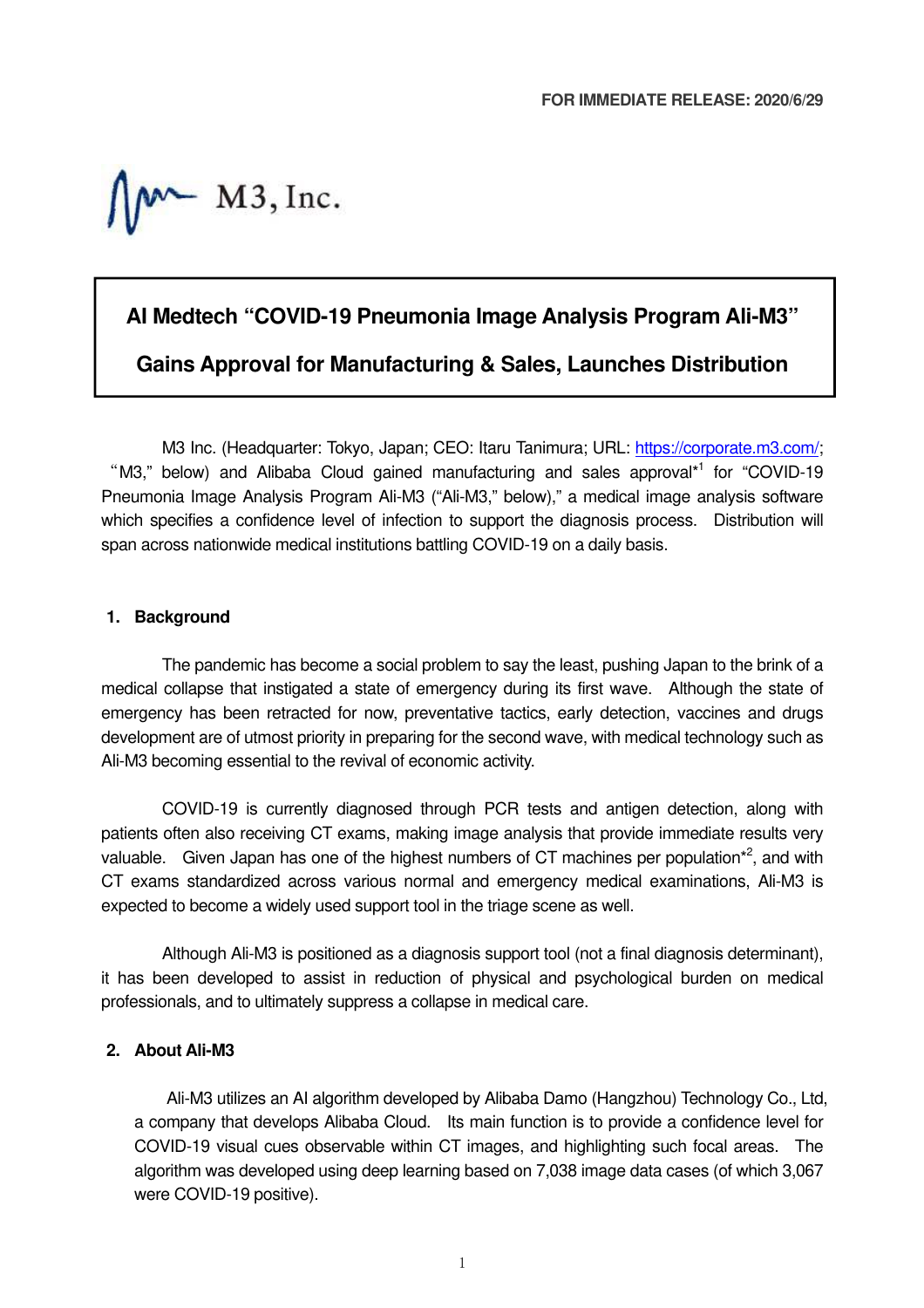A nationwide (approx. 800 cases) image data clinical performance study was also conducted to evaluate its accuracy ahead of approval applications. We aim to broaden its conducted to evaluate its accuracy ahead of approval applications. We aim to broaden its<br>distribution through the M3 Edge Server, being distributed by M3 AI Lab and NOBORI Ltd. (CEO: Yoshihisa Yoda; any PACS<sup>3</sup> system at a medical facility. distribution through the M3 Edge Serv<br>(CEO: Yoshihisa Yoda; Headquarter: Tr<br>any PACS<sup>\*3</sup> system at a medical facility. M3 Edge Server, being distributed by M3 AI Lab and NOBORI Ltd.<br>Headquarter: Tokyo, Japan; "NOBORI," below), which can connect to